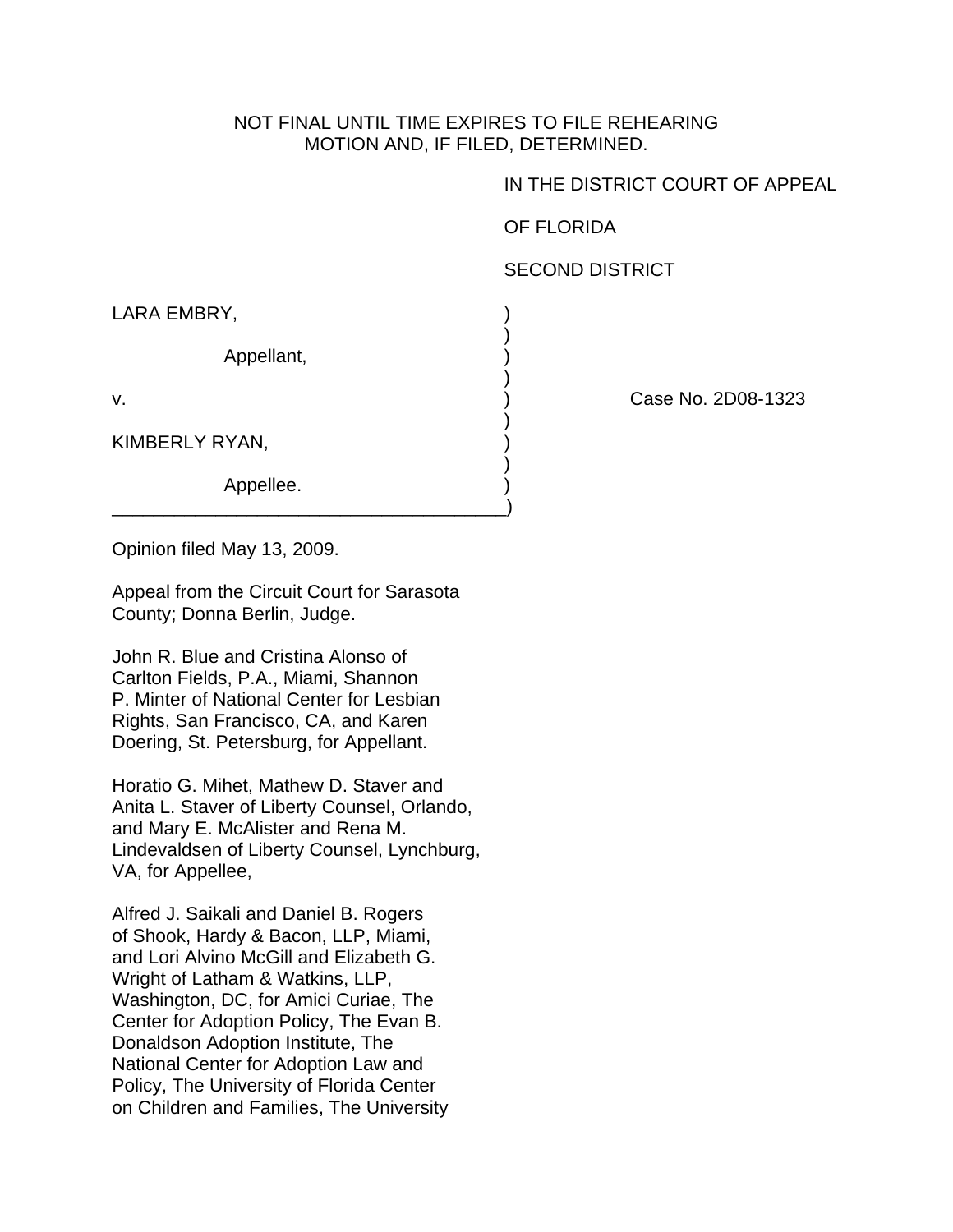of Miami School of Law Children and Youth Clinic, Mark Brown, Joan Heifetz Hollinger, and Barbara Bennett Woodhouse,

Jon L. Mills of University of Florida Levin College of Law, Gainesville, for Amici Curiae, Professors Erwin Chemerinsky, Sharon Rush, and Robert Schapiro.

## WHATLEY, Judge.

 Lara Embry appeals an order dismissing with prejudice her petition for declaratory relief and petition to determine parental responsibility, contact and support as to her adopted daughter. The trial court dismissed the petitions after finding that the adoption judgment, which was entered in the state of Washington, need not be recognized in Florida. We reverse.

 In 2000, Embry and Kimberly Ryan, the child's biological mother, were engaged in a romantic relationship while living in the state of Washington. Ryan gave birth to the child on February 12, 2000, and Embry adopted her on May 10, 2000. After moving to Florida, the parties ended their relationship in 2004. During that same year, the parties entered into a child custody, visitation and property settlement agreement. Apparently, the relationship between the parties further deteriorated, and in October 2007, Ryan refused to allow Embry to have any visitation with the child. Embry thereafter filed the petition for declaratory relief and petition to determine parental responsibility, contact and support. Ryan moved to dismiss Embry's petitions, arguing that Florida was not required to give full faith and credit to the Washington adoption because, Ryan alleges, it is contrary to the public policy of Florida prohibiting same-sex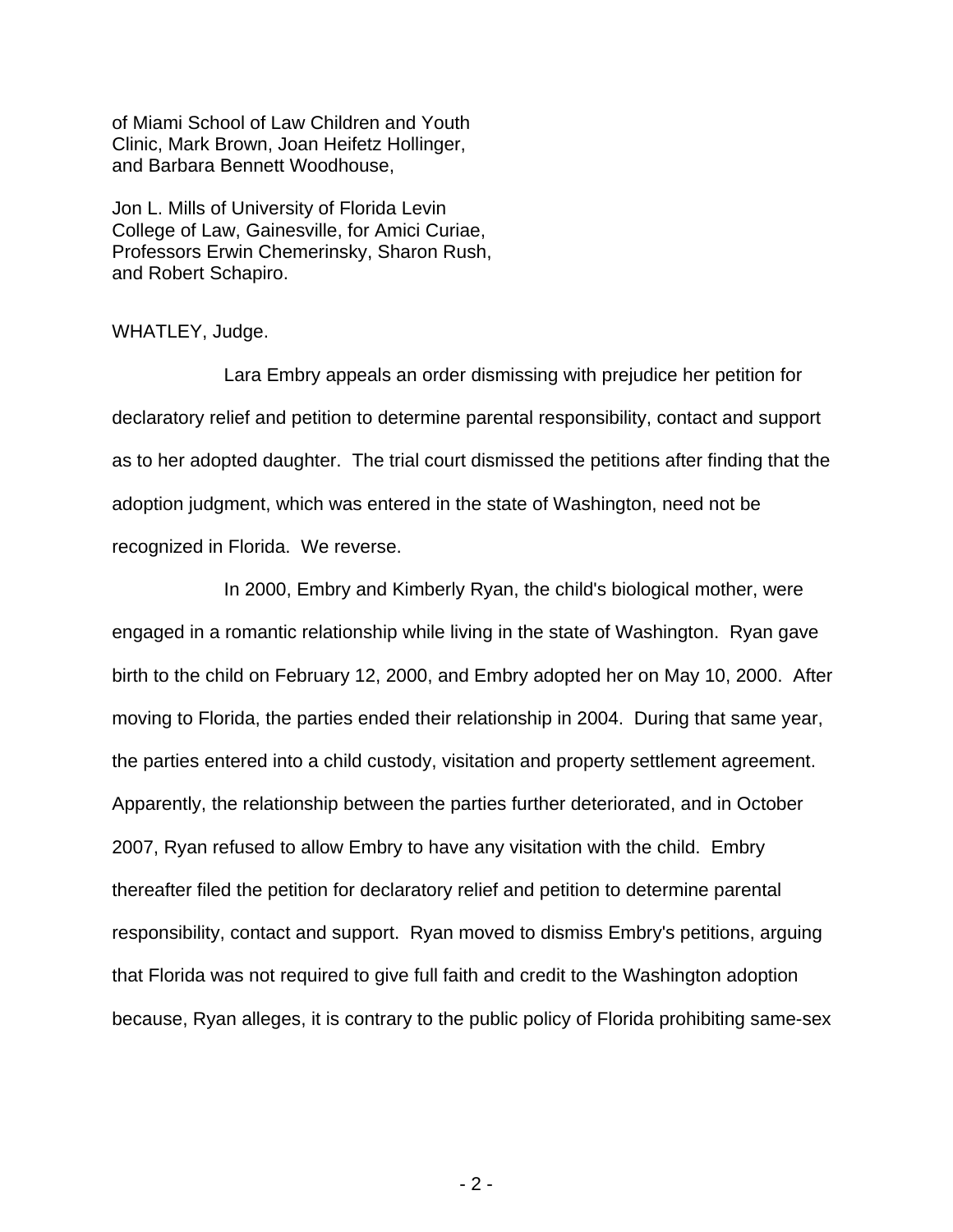couple adoptions. We reverse because the trial court was required to give the Washington adoption judgment full faith and credit.<sup>1</sup>

 The United States Constitution's Full Faith and Credit Clause provides as follows: "Full Faith and Credit shall be given in each State to the public Acts, Records, and judicial Proceedings of every other State. And the Congress may by general Laws prescribe the Manner in which such Acts, Records and Proceedings shall be proved, and the Effect thereof." U.S. Const. art. IV, § 1. In interpreting the Full Faith and Credit Clause, the United States Supreme Court has held that "[a] final judgment in one State, if rendered by a court with adjudicatory authority over the subject matter and persons governed by the judgment, qualifies for recognition throughout the land." Baker v. Gen. Motors Corp., 522 U.S. 222, 233 (1998). Further, the Court held that there are no public policy exceptions to the full faith and credit which is due to judgments entered in another state. Id.

We note that Florida law specifically provides that adoption decrees from

other states must be recognized in this state:

 $\overline{a}$ 

A judgment . . . establishing the relationship [of parent and child] by adoption issued pursuant to due process of law by a court of any other jurisdiction within or without the United States shall be recognized in this state, and the rights and obligations of the parties on matters within the jurisdiction of this state shall be determined as though the judgment were issued by a court of this state.

 $\sim$  1 <sup>1</sup>During oral argument, counsel for Ryan conceded that the trial court was required to recognize the Washington judgment.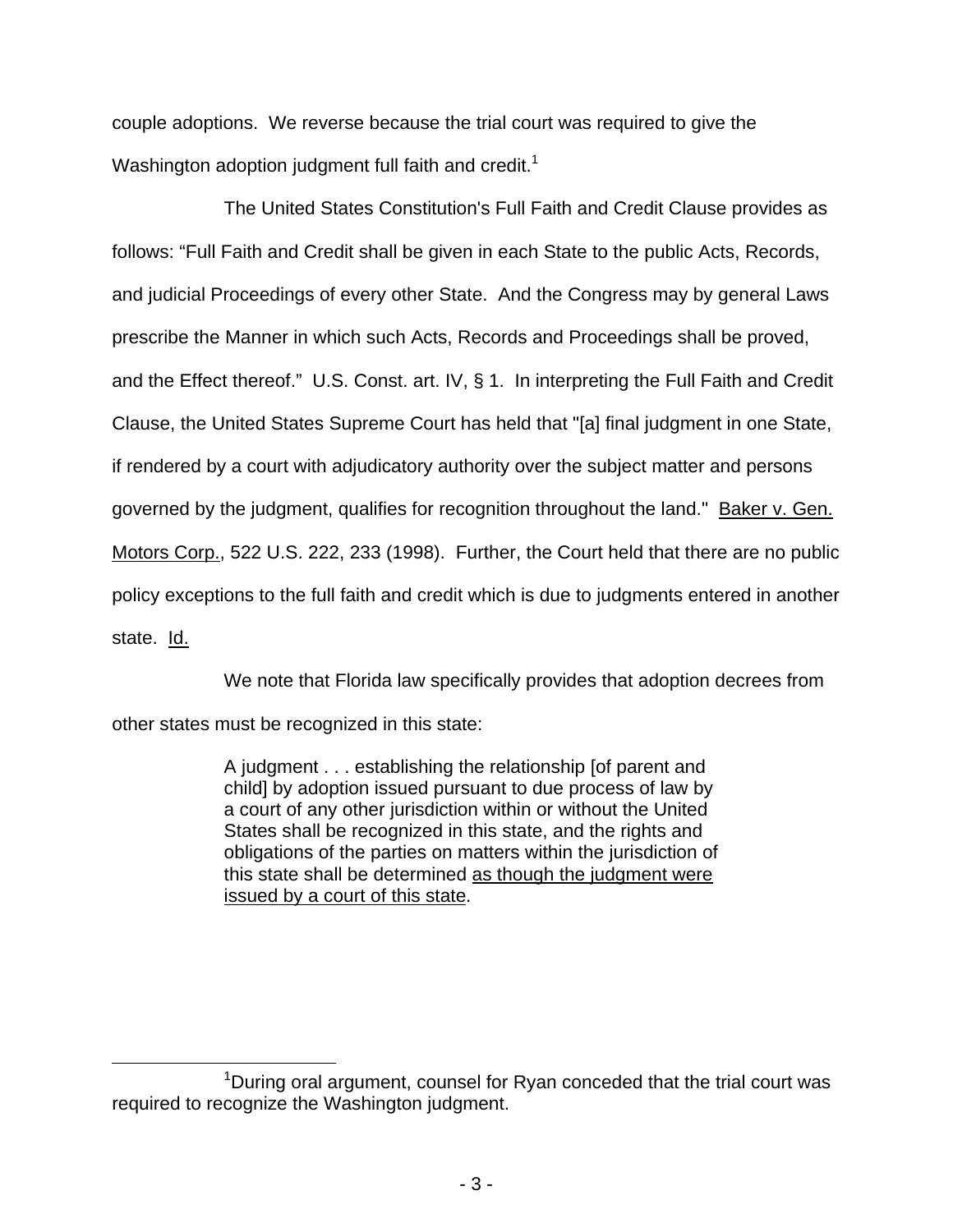§ 63.192, Fla. Stat. (2007) (emphasis added).<sup>2</sup> Embry therefore must be given the same rights as any other adoptive parent in Florida.

 Therefore, regardless of whether the trial court believed that the Washington adoption violated a clearly established public policy in Florida, it was improper for the trial court to refuse to give the Washington judgment full faith and credit.

Accordingly, we reverse the order granting Ryan's motion to dismiss and remand for further proceedings consistent with this opinion.

VILLANTI, J., Concurs. FULMER, J., Concurs specially.

FULMER, Judge, Specially concurring.

 I agree that the trial court's order should be reversed. I write to address the argument that was advanced on appeal as an alternative basis to affirm the trial court's dismissal of Ms. Embry's petitions.

 On appeal, Ms. Ryan acknowledges that the trial court was required to recognize the Washington judgment under the Full Faith and Credit Clause. However, Ms. Ryan advances the alternative argument that there is a distinction between recognition and enforcement of a judgment. Ms. Ryan argues that the trial court was

 $\overline{a}$  <sup>2</sup> <sup>2</sup>Section 63.172(1)(c), Florida Statutes (2007), also provides that an adoption judgment, whether entered by a court of this state or another state, has the effect of creating a relationship between the adopted child and the petitioner that would have existed if the adopted child were a blood descendant of the petitioner.